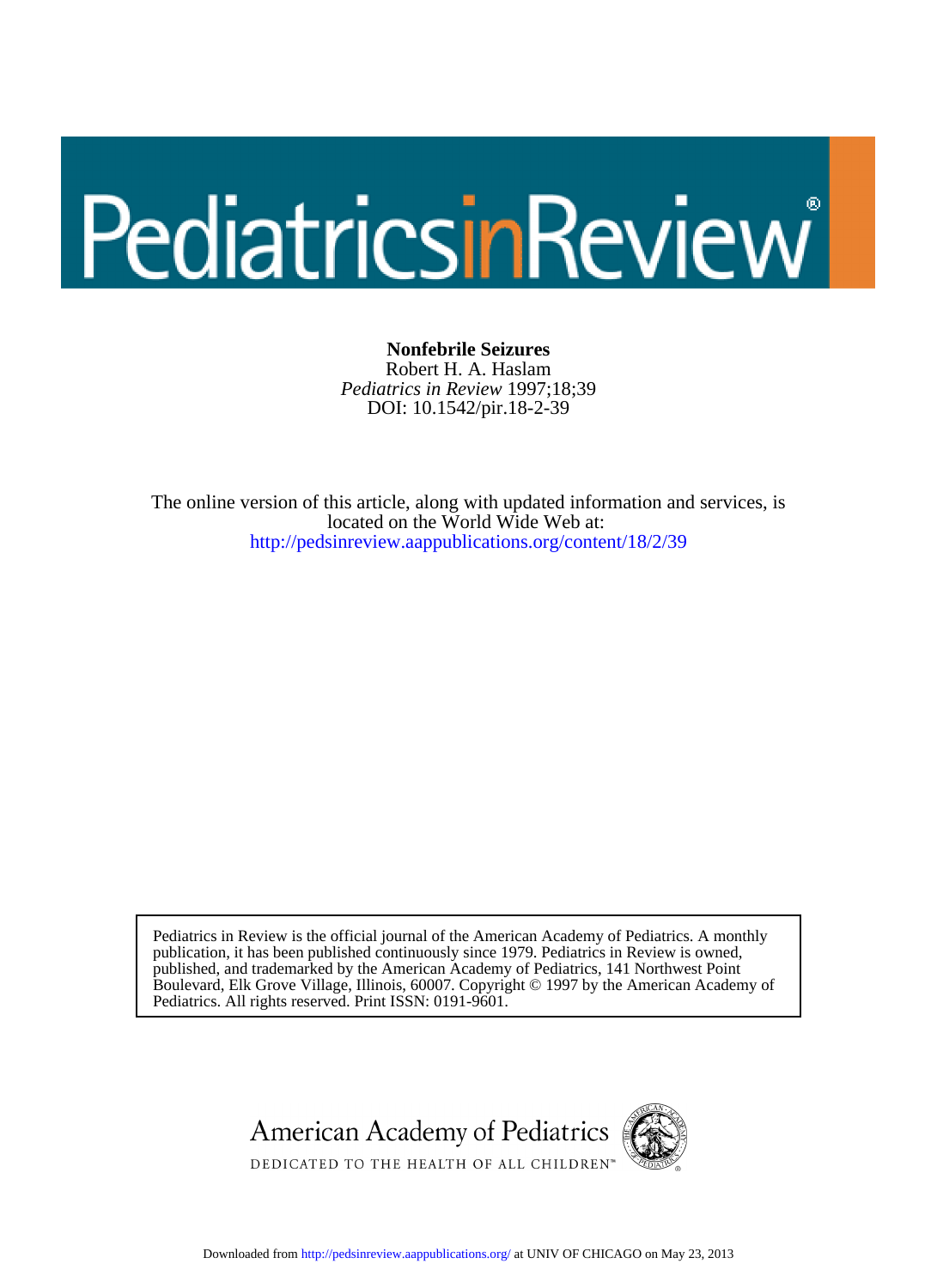# **Nonfebrile Seizures**

**Robert H. A. Haslam, MD\***

#### **IMPORTANT POINTS**

- **1. Precise classification of seizure type is important for selecting the most appropriate anticonvulsant and providing an accurate prognosis.**
- **2. Anticonvulsant therapy is not advised for the neurologically normal child following the first nonfebrile seizure if he or she has a negative electroencephalogram and no family history of epilepsy among firstdegree relatives.**
- **3. Phenobarbital and primidone are anticonvulsants that are most likely to produce untoward behavioral and cognitive side effects in children treated for epilepsy.**
- **4. A history of an aura (epigastric discomfort, frightened feeling) indicates that the seizure has a focal onset.**
- **5. Of those children who remain seizure-free for 2 years and have no risk factors, approximately 75% will remain free of seizures following withdrawal of the anticonvulsant.**

Nonfebrile seizures occur in children of all ages and often pose a challenge to the pediatrician in terms of cause, management, and prognosis. The term "seizure" does not imply a diagnosis, but rather indicates a clinical event that reflects a timerelated dysfunction of the central nervous system (CNS) and may signal a serious underlying abnormality; however, more often in children the term indicates a transient disturbance of brain function. The pediatrician's role is to determine the cause of the seizure and to treat the condition, based on an understanding of its pathogenesis, impact on the child and family, and the longterm outlook of the condition.

Seizures and epilepsy are not synonymous. A seizure (convulsion) is defined as a paroxysmal involuntary discharge of cortical neurons that may be manifested clinically by an impairment or loss of consciousness, abnormal motor activity, behavioral and emotional abnormalities, sensory disturbances, or autonomic dysfunction. Some seizures are characterized by abnormal movements without loss of consciousness. The term epilepsy refers to spontaneous recurrent seizures unrelated to fever. In other words, a patient who has a single nonfebrile seizure that does not recur over time

*\*Professor, Department of Pediatrics, University of Toronto, The Hospital for Sick Children, Toronto, Ontario, Canada.*

would not merit the diagnosis of epilepsy. The ages of greatest risk for nonfebrile seizures are during infancy, childhood, and adolescence. The annual incidence rate from birth to 20 years of age is 0.56 per 1000; the cumulative risk of epilepsy during the first 2 decades of life is approximately 1%. The prevalence of epilepsy in the pediatric population is 4 to 6 cases per 1000 children.

### **Classification and Description of Seizure Types**

Some may ask why it is necessary to classify epilepsy if the treatment and prognosis are similar for all children. There are primarily two forms of epilepsy characterized by either generalized seizures or a focal onset, and generalized and focal seizures respond predictably to some classes of anticonvulsants and not to others. The clinical appearance of a seizure may not indicate clearly whether the origin of the epileptiform discharge is focal or generalized. For example, a child may present with repetitive episodes of staring and unresponsiveness. Is this a generalized absence or a complex partial seizure? The proper classification will dictate the appropriate anticonvulsant. Finally, accurate classification of epilepsy permits the pediatrician to discuss the prognosis of the condition with the child and family. Most likely the child who has absence

epilepsy will become seizure-free and not require medication as a teenager; focal seizures do not have the same favorable outcome.

The International Classification of Epileptic Seizures (ICES) was introduced in 1981 and is based primarily on the clinical description of the seizure and the associated changes on electroencephalogram (EEG). The majority of seizures can be classified according to the ICES nomenclature (Table 1).

#### **PARTIAL SEIZURES**

Simple partial seizures (SPS) are associated most commonly with asynchronous clonic or tonic motor movements such as forced deviation of the head and eyes to one side. An SPS typically is short-lived, rarely persisting longer than 10 to 20 seconds, and the child remains conscious and is able to verbalize throughout it. The EEG characteristically shows unilateral spikes or sharp waves in the anterior temporal region, but the discharges may be bilateral; occasionally a multifocal spike pattern is recorded.

Complex partial seizures (CPS) initially may share the characteristic appearance of an SPS with or without an aura, followed by impairment of consciousness. Alternatively, CPS may begin with loss of consciousness. The average duration of a CPS is 1 to 2 minutes, which is significantly longer than an SPS or an absence seizure. Aura is common and signals the onset of a seizure in

#### **ABBREVIATIONS**

| <b>BPV:</b>   | Benign paroxysmal vertigo           |
|---------------|-------------------------------------|
| CNS:          | Central nervous system              |
| CPS:          | Complex partial seizure             |
| CT:           | Computed tomography                 |
| EEG:          | Electroencephalogram                |
| <b>ICES:</b>  | <b>International Classification</b> |
|               | of Epileptic Seizures               |
| MRI:          | Magnetic resonance                  |
|               | imaging                             |
| PET:          | Positron emission                   |
|               | tomography                          |
| <b>SPECT:</b> | Single photon emission              |
|               | tomography                          |
| SPS:          | Simple partial seizure              |
|               |                                     |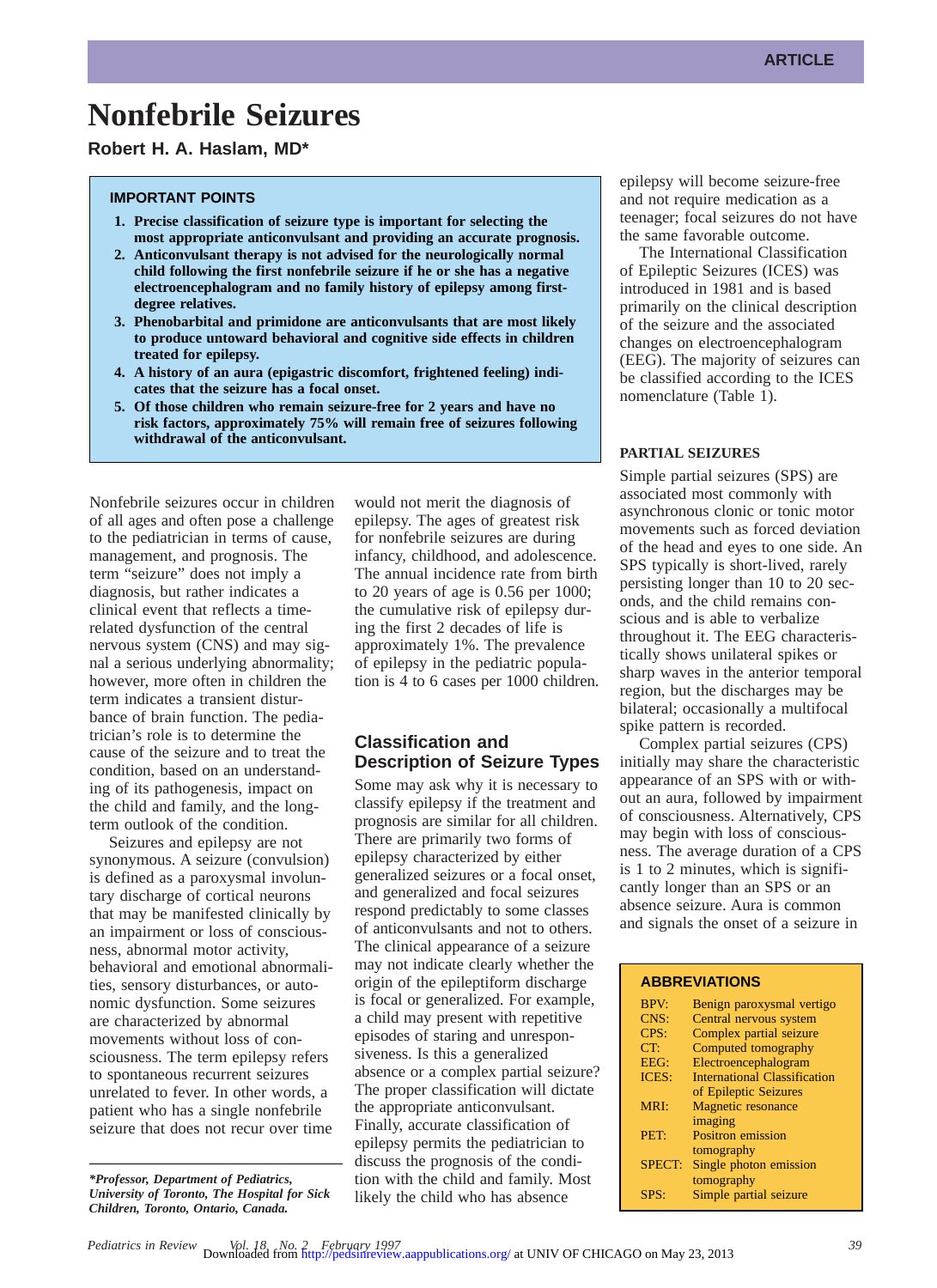| <b>TABLE 1. International Classification Of Epileptic Seizures*</b> |
|---------------------------------------------------------------------|
| Partial Seizures (focal onset seizures)                             |
| — Simple partial (consciousness retained)                           |
| • With motor symptoms<br>• With somatosensory or sensory symptoms   |
| • With autonomic symptoms                                           |
| • With psychic symptoms                                             |
| — Complex partial (consciousness impaired)                          |
| • Simple partial developing into a complex seizure                  |
| • Consciousness impaired at onset                                   |
| - Partial seizure with secondary generalization                     |
| <b>Generalized Seizures</b>                                         |
| — Absence seizures                                                  |
| • Typical                                                           |
| • Atypical                                                          |
| - Myoclonic seizures                                                |
| — Clonic seizures                                                   |
| — Tonic seizures                                                    |
|                                                                     |
| — Tonic-clonic seizures                                             |
| — Atonic seizures                                                   |
| <b>Unclassified Seizures</b>                                        |
| *Epilepsia. 1981;22:489-501. Reprinted with permission.             |

approximately 30% of children who have CPS, with the child complaining of epigastric discomfort, fear, or an unpleasant feeling at the outset (especially in the older child who can verbalize the nature of the aura). Automatisms are repetitive, stereotyped behaviors. These are the hallmark of CPS and occur in 50% to 75% of cases, particularly in the older child and adolescent. Automatisms follow the loss of consciousness and may remain evident in the postictal period, but unlike aura, the child is not aware of their presence. Automatisms common to the infant include lip smacking, chewing, repetitive swallowing, and excessive salivation; lip smacking, picking and pulling at clothing, constant rubbing of objects, or walking and running, often associated with a fearful expression, are observed more frequently in the child who has CPS. During the seizure, the epileptiform discharge may spread from a temporal lobe throughout the cortex, causing a generalized tonic-clonic convulsion (termed secondary generalization). The majority of children who have CPS have an abnormal EEG characterized by sharp waves or spike discharges in the anterior temporal or

frontal lobe or by multifocal spikes. Partial seizures are the most common form of epilepsy in children.

#### **GENERALIZED SEIZURES**

Simple (petit mal) absence seizures typically have their onset at 5 to 6 years of age and are characterized by brief (5 to 20 sec) lapses in consciousness, speech, or motor activity, sometimes associated with flickering of the eyelids. Absence seizures never are accompanied by an aura or a postictal period of drowsiness, but automatisms may be observed during the seizure. The automatisms usually consist of eye blinking or lip smacking. Hyperventilation for 3 to 4 minutes by the cooperative patient frequently induces a seizure. The EEG is characterized by 3 per second generalized spike and wave discharges that indicate a clinical seizure. In contrast, an atypical absence seizure is characterized by associated myoclonic movements of the face and body, sometimes leading to loss of body tone, which causes the child to fall. The EEG pattern commonly is associated with either 2 to 2.5 per second or 3.5 to 4.5 per second

generalized spike and wave discharges.

Myoclonic seizures may occur in isolation or in association with other types of epilepsy, including tonicclonic convulsions. Myoclonic seizures are characterized by brief, often repetitive symmetric muscle contractions with loss of normal body tone. Atonic seizures are difficult to differentiate from myoclonic seizures; in many cases they represent a prolonged myoclonic seizure. Atonic seizures typically cause the child to fall because of the sudden loss of postural tone.

Primary generalized tonic-clonic (formerly called grand mal) and tonic or clonic seizures are well known to most pediatricians. These seizures are characterized by sudden loss of consciousness and tonicclonic, tonic, or clonic contractions. Tonic seizures are associated with intense muscle contraction and clonic seizures with rhythmic, usually symmetric jerking movements. The child may develop perioral cyanosis and lose bladder control. The seizure is followed by a 30 to 60 minute period of deep sleep and postictal headache.

#### **SYNDROMIC CLASSIFICATION OF EPILEPSY**

The major disadvantage of the ICES classification is its failure to recognize certain distinct epileptic syndromes that are age-related, are characterized by specific types of seizures, and have varying etiologies that differ significantly from causes of epilepsy in the adult patient population. A "syndromic" classification proposed in 1989 by the International League Against Epilepsy permits selection of an anticonvulsant that is most appropriate to treat the patient's predominant seizure type. The primary drawback of this more sophisticated approach to diagnosis and treatment of a child's epileptic syndrome is that at present, only approximately 50% of seizure disorders in children can be placed into a specific syndrome. For the purpose of this review, the clinical description, characteristic EEG patterns, treatment, and prognosis of five epileptic syndromes are outlined briefly in Table 2. These syndromes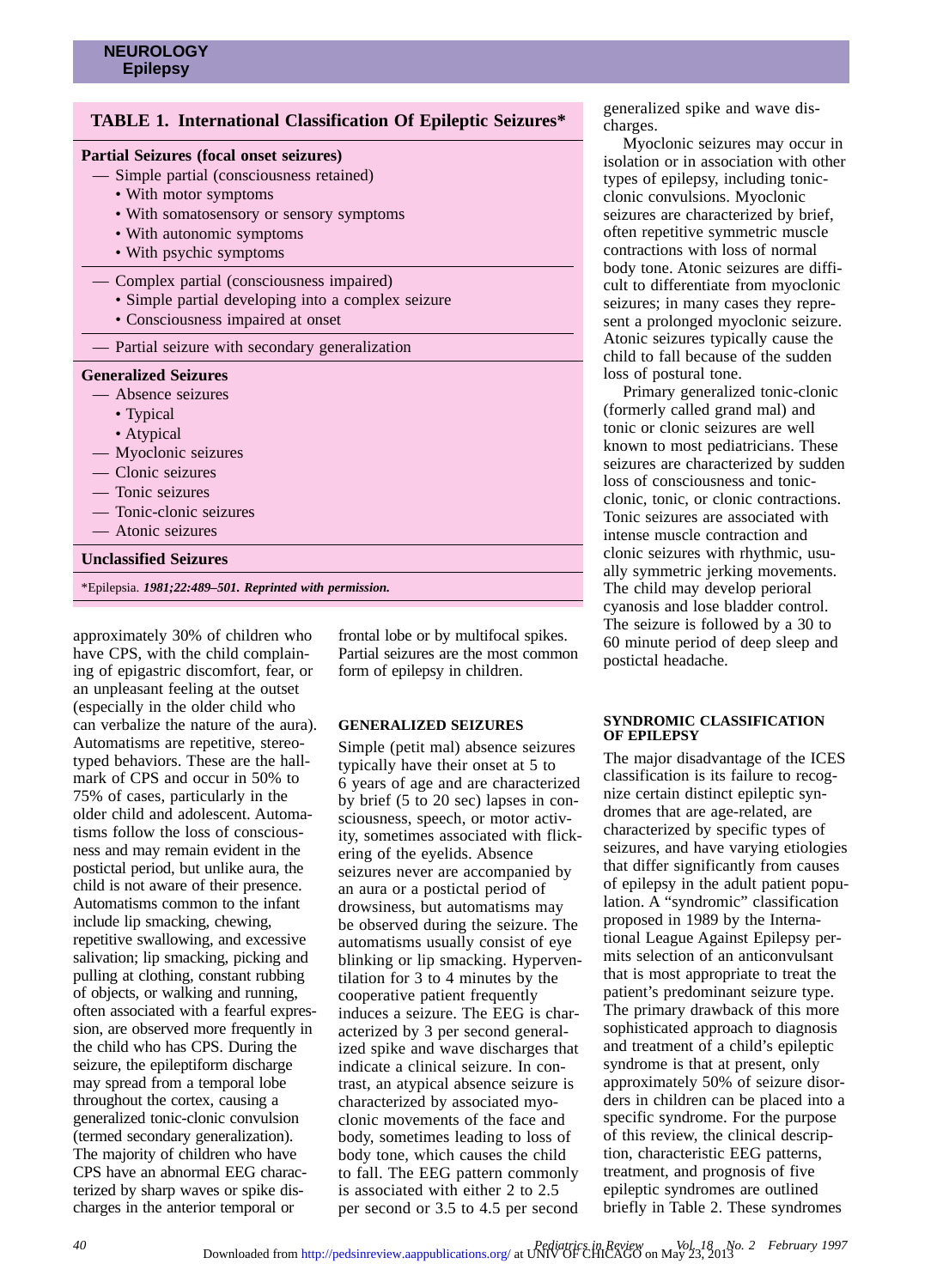| <b>SYNDROME</b>                                                          | <b>CLINICAL DESCRIPTION</b>                                                                                                                                                                                                                                                                                                                          | <b>EEG</b><br><b>FINDINGS</b>                                                                                                                                                   | <b>TREATMENT</b>                                                                                                                                                          | <b>PROGNOSIS</b>                                                                                                                        |
|--------------------------------------------------------------------------|------------------------------------------------------------------------------------------------------------------------------------------------------------------------------------------------------------------------------------------------------------------------------------------------------------------------------------------------------|---------------------------------------------------------------------------------------------------------------------------------------------------------------------------------|---------------------------------------------------------------------------------------------------------------------------------------------------------------------------|-----------------------------------------------------------------------------------------------------------------------------------------|
| Infantile spasms                                                         | Onset between 4 and<br>8 months of age. Seizures<br>consist of repetitive volleys<br>of brief flexion or extension<br>contractions of the neck,<br>trunk, and extremities that<br>persist for 10 to 30 seconds<br>per volley. Frequently, loss<br>of developmental milestones<br>with the onset of seizures.                                         | High-voltage<br>bilaterally<br>asynchronous,<br>and irregular<br>high-voltage<br>spike and<br>wave pattern.                                                                     | · Adrenocorticotropic<br>hormone (ACTH)<br>· Benzodiazepines<br>• Vigabatrin<br>(infantile spasms<br>and tuberous<br>sclerosis)<br>• Epilepsy surgery<br>when focal onset | Guarded;<br>majority have<br>poor outcome<br>with<br>persistent<br>seizures.                                                            |
| Lennox-Gastaut                                                           | Common in preschool children.<br>A mixture of seizures, including<br>myoclonic, generalized tonic-<br>clonic, partial, absence, and<br>atonic, is characteristic. Status<br>epilepticus is frequent. Often<br>occurs in children who<br>previously had encephalopathy.                                                                               | Abnormal<br>background<br>activity,<br>slow spike-<br>waves, and<br>multifocal<br>abnormalities.                                                                                | · Valproic acid<br>· Benzodiazepines<br>· Ketogenic diet                                                                                                                  | Unfavorable;<br>high<br>association<br>with mental<br>retardation<br>and<br>behavioral<br>problems                                      |
| Landau-Kleffner                                                          | Average onset between 3 and<br>5 years of age; more common<br>in boys. Loss of language<br>(slow or rapid) in a previously<br>healthy child. 70% have an<br>associated seizure disorder as<br>well as behavioral problems.<br>Seizures may be focal or<br>generalized tonic-clonic,<br>atypical absence, and partial<br>complex.                     | High-amplitude<br>spike and wave<br>discharges may<br>be bitemporal,<br>multifocal, or<br>generalized.<br><b>EEG</b> changes<br>always more<br>apparent during<br>nonREM sleep. | · Valproic acid<br>• Prednisone<br>• Speech therapy<br>· Subpial resection?                                                                                               | Variable;<br>onset before<br>2 years of<br>age has poor<br>outcome.<br>Most have<br>significant<br>speech<br>dysfunctions<br>as adults. |
| Benign childhood<br>epilepsy with<br>centrotemporal<br>(rolandic) spikes | Peak onset between 9 and<br>10 years of age (range, 2 to<br>14 years). Majority occur during<br>sleep. Child awakened by<br>unilateral tonic-clonic<br>contractions of the face,<br>paresthesias of tongue and<br>cheek, and occasional clonic<br>seizures of ipsilateral upper<br>extremity. Child is conscious<br>but aphasic for several minutes. | Repetitive<br>spike<br>discharges<br>confined to<br>the centro-<br>temporal<br>area with<br>normal<br>background<br>activity.                                                   | • Occasional<br>seizures require<br>no therapy<br>• Frequent seizures<br>controlled by<br>carbamazepine                                                                   | Excellent;<br>spontaneous<br>remission by<br>adolescence.                                                                               |
| Juvenile<br>myoclonic<br>epilepsy<br>(Janz syndrome)                     | Onset between 12 and<br>16 years of age. Myoclonic jerks<br>on awakening that diminish<br>later in day. Most develop<br>early morning generalized<br>tonic-clonic seizures.                                                                                                                                                                          | A 4 to 6 per<br>second irregular<br>spike and wave<br>pattern enhanced<br>by photic<br>stimulation.                                                                             | • Valproic acid                                                                                                                                                           | Excellent,<br>but valproic<br>acid is<br>required<br>life-long.                                                                         |

#### **TABLE 2. Epileptic Syndromes in Children\***

include infantile spasms, Lennox-Gastaut syndrome, Landau-Kleffner syndrome, benign childhood epilepsy with centrotemporal (rolandic) spikes, and juvenile myoclonic epilepsy (Janz syndrome).

# **Etiology of Epilepsy**

Despite the advent of molecular diagnosis and new neuroimaging techniques, the etiology of most seizures in children remains unknown. The acute onset of seizures may result from cerebral trauma (head

injury), CNS infection (meningitis, encephalitis), cerebrovascular diseases (infarction, arteriovenous malformation, hemorrhage, venous thrombosis), toxins (lead), brain tumor (cerebral or extracerebral), specific epilepsy syndromes (Table 2), genetic/heredi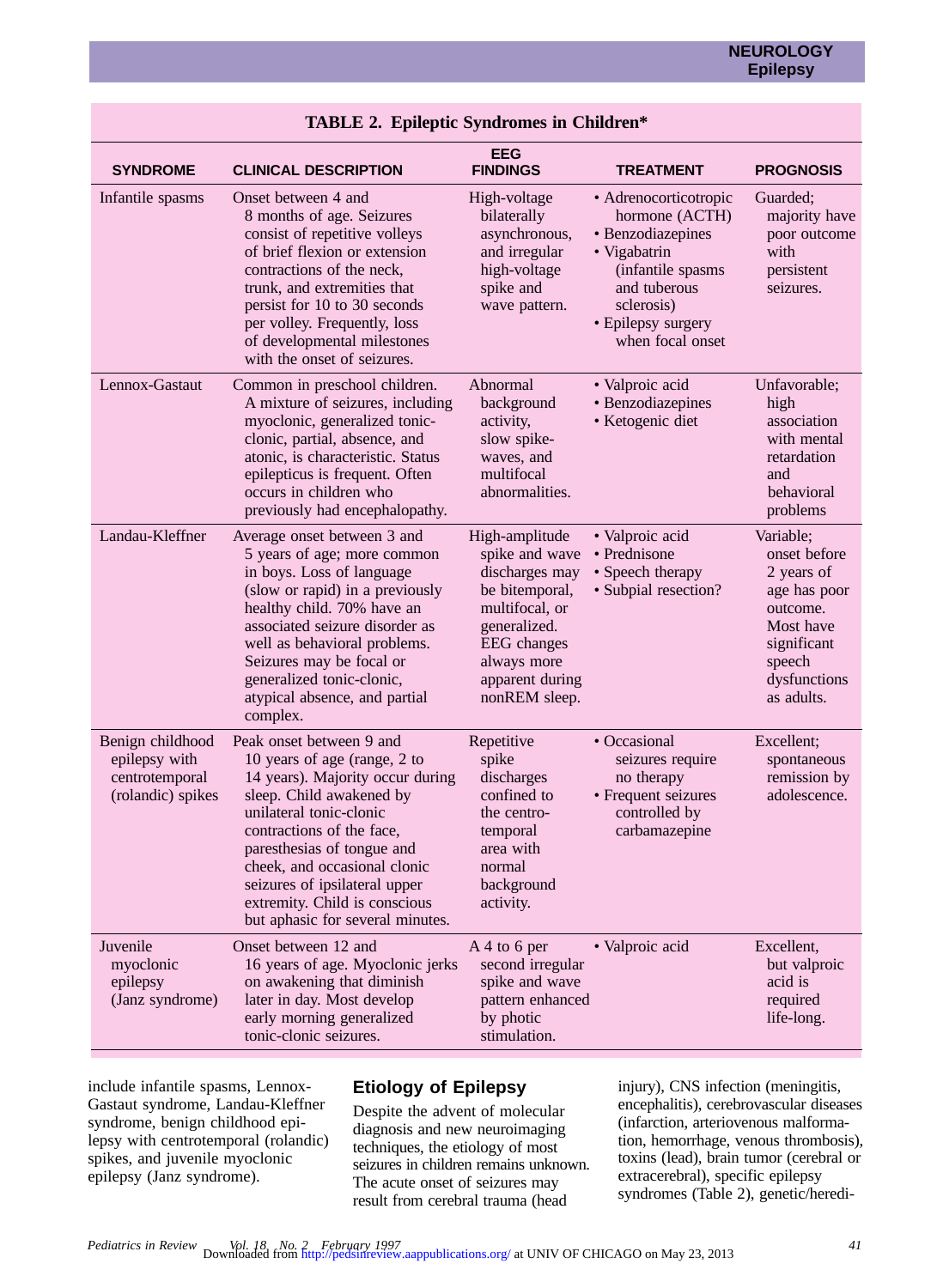tary diseases (eg, Down syndrome, tuberous sclerosis), metabolic and systemic diseases (endocrine, renal), degenerative disorders (leukodystrophy), or hereditary malformations (eg, cortical dysplasia, lissencephaly).

#### **GENETICS**

An increasing number of epilepsy syndromes have been identified that are the result of a genetic abnormality. To date, the chromosomal loci have been identified for seven epilepsy genes and three epilepsy syndromes, including benign familial neonatal convulsions (chromosomes 20q and 8q), fatal progressive myoclonic epilepsy or Unverrichta disorder of amino acid metabolism such as nonketotic hyperglycinemia may appear normal at birth, but within a few days will lose interest in feeding and sucking, followed by lethargy proceeding to coma and seizures, which often are of the myoclonic variety. Disorders of mitochondria, such as Leigh disease and pyruvate dehydrogenase deficiency, often present during infancy with repetitive seizures. The anoxic and metabolic encephalopathies that are associated with seizures will not be discussed further; several excellent reviews are included in the reading list.

# *Disorders commonly misdiagnosed as epilepsy include breathholding spells, gastroesophageal reflux, benign paroxysmal vertigo, and simple syncope.*

Lundborg disease (chromosome 21q), and juvenile myoclonic epilepsy (chromosome 6p). The gene locus on chromosome 6 also may be responsible for other types of generalized epilepsy, including absence and generalized tonic-clonic seizures. Studies of large numbers of families that have other well-defined epilepsy syndromes likely will uncover additional epilepsy genes.

#### **AGE AT ONSET**

The age of presentation often provides a clue to the possible cause of epilepsy. Hypoxic-ischemic encephalopathy is the most common cause of seizures in the newborn, which characteristically are apparent within the first 24 hours. Children who have neonatal seizures following a hypoxic-ischemic insult are at significant risk to continue to have seizures (ie, epilepsy). Pyridoxine dependency may be the cause of seizures that begin shortly after birth, especially if they are associated with signs of fetal distress and particularly when there is a history of seizures in utero. Metabolic encephalopathies typically are associated with seizures in the newborn and usually are unresponsive to conventional anticonvulsants. The infant who has a urea cycle abnormality or

#### **STRUCTURAL ABNORMALITIES AND NEURONAL MIGRATION**

With the advent of modern imaging technology, including magnetic resonance imaging (MRI), single photon emission computed tomography (SPECT), and positron emission tomography (PET), it has become evident that structural abnormalities of the brain and congenital disorders of neuronal migration play an important role in the causation of epilepsy. The migrational abnormality may be severe and generalized, as seen in the child who has lissencephaly, which is characterized by a smooth brain due to a lack of gyri and a structure equivalent to a 12-week fetus. On the other hand, discrete collections of aberrant neurons visible by MRI imaging may be the cause of focal epilepsy in an otherwise normal child. A small number of children who have generalized infantile spasms have been found by EEG, MRI, SPECT, and PET scanning to have focal nests of dislocated neurons. In these cases, surgical excision of the abnormal cortex may result in complete seizure control.

#### **FEBRILE SEIZURES**

There is strong evidence that simple febrile seizures are not a cause of epilepsy, but whether a prolonged

febrile seizure, especially during infancy, may cause mesial temporal sclerosis, thereby producing epilepsy at a later age, is still controversial. The cause of epilepsy in a cognitively and neurologically normal child has not been well defined; additional studies in these children may uncover a genetic basis.

# **Diagnosis**

A presumptive diagnosis of epilepsy generally is made from a history of spontaneous recurrent seizures and findings on the physical examination because it is unlikely that the child will have a seizure in the presence of the physician. In response to careful questioning, the parent usually can give a good account of the seizure and whether it is generalized or focal in onset. The child also should participate in history taking because the existence of aura, which signifies a focal onset, may not be known to the parents. Certain seizures, such as absence or pseudoseizures, may be provoked in the clinical setting by hyperventilation or the power of suggestion. If the history and description of seizures remain unclear, the parent can videotape seizures for later review by the pediatrician. Generally, if a diagnosis of epilepsy is in doubt following the examination and an EEG, it is in the child's best interest to watch and wait before initiating specific treatment. It is possible that a condition mimicking epilepsy will become apparent during the period of observation.

#### **DISORDERS COMMONLY MISDIAGNOSED AS EPILEPSY**

A number of paroxysmal nonepileptic disorders share features with epilepsy and, therefore, may be misdiagnosed by the physician. None of these conditions responds to anticonvulsant drugs. Breath-holding spells are such an example. Unlike epilepsy, breath-holding spells always are provoked and stereotyped and often are predictable. The child is frightened or chastised or falls and bumps his or her head, which is followed immediately by a brief shrill cry, forced expiration, and sudden loss of consciousness. The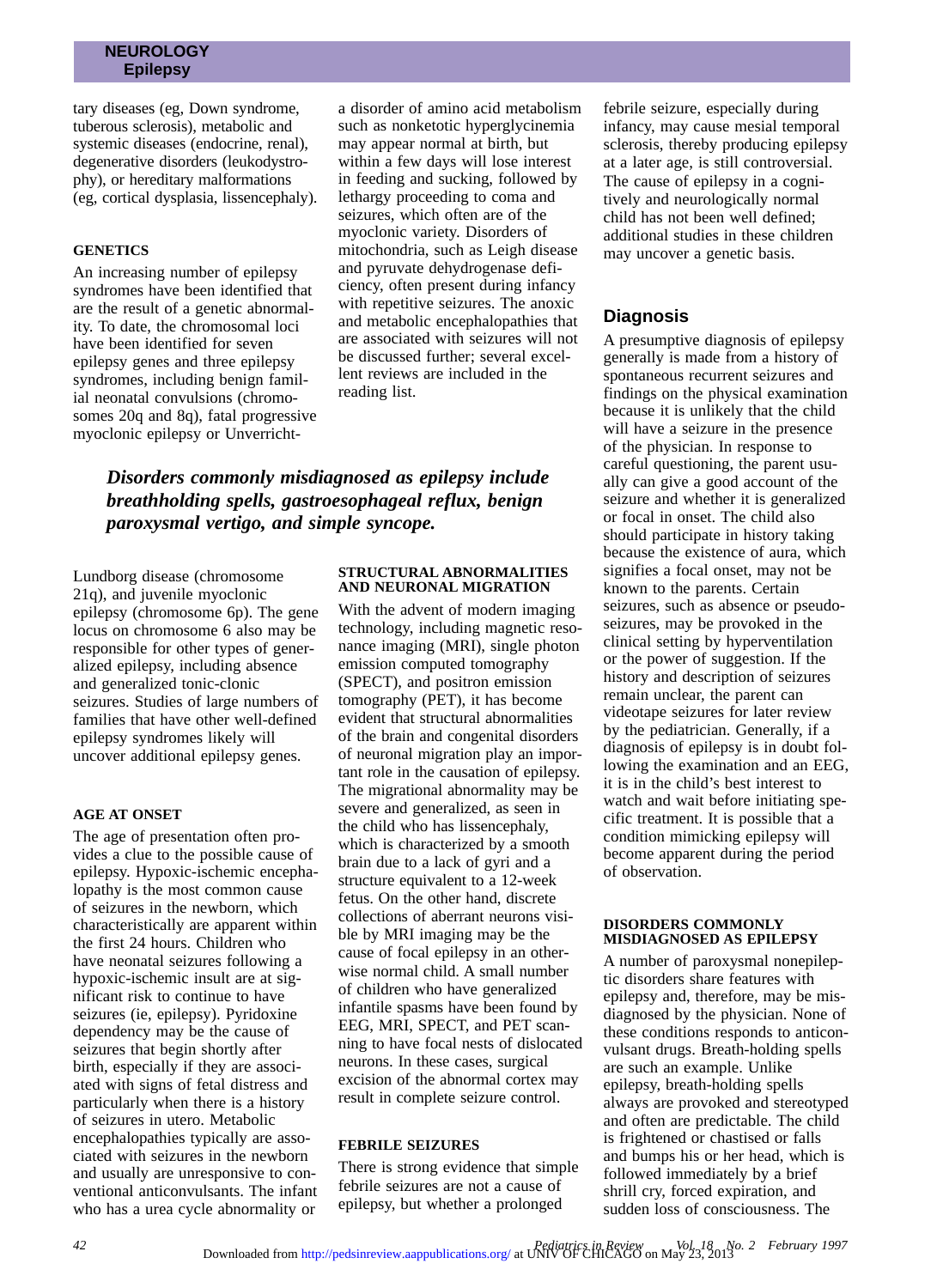child becomes cyanotic (occasionally pallid) and during the succeeding 30 to 60 seconds may have several generalized tonic-clonic movements before consciousness returns. The child is lethargic and sleepy for a brief period following the event. Gastroesophageal reflux may cause laryngospasm, bradycardia, and apneic episodes in an infant, which may be confused with a seizure disorder. Prompt management of the reflux usually brings the apnea under control.

Benign paroxysmal vertigo (BPV) often is confused with epilepsy. BPV causes the normal toddler to stagger or fall suddenly and to become pale and frightened. Some children will vomit during the episode, and all children will become dysarthric and complain of vertigo if they are able to verbalize. About 25% of children will have nystagmus during the attack. Although episodes of BPV usually are brief, persisting for 1 to 2 minutes, they may recur repetitively throughout the day.

Simple syncope (fainting) is common in the adolescent and adult but is unusual in a child younger than 10 years of age. Tilt-table testing is a useful method to distinguish simple syncope from a seizure when the diagnosis is uncertain.

Two types of syncope or loss of consciousness that begin during childhood may be confused with epilepsy and pose a significant hazard to the child. Cough syncope often is associated with poorly controlled asthma. These children develop cough paroxysms a few hours after falling asleep. The paroxysms may be so prolonged and persistent that the child loses consciousness and control of the bladder sphincter. There often are generalized tonic-clonic movements during the period of unconsciousness. The child has no recollection of these events the following morning. The prolonged QT syndrome results from an abnormality of myocardial function due to a familial or acquired insult, which may result in ventricular arrhythmias leading to sudden death. Children who have the prolonged QT syndrome are especially prone to cardiac arrhythmias during exercise or periods of anxiety or fear.

It is vital not to confuse this condition with simple syncope or epilepsy because genetic counseling, teaching the parents cardiopulmonary resuscitation, or introducing specific drug therapy aimed at preventing the arrhythmia (eg, beta blockers) may be life-saving.

Night terrors are common, especially in boys 4 to 6 years of age, and sometimes may be confused with epilepsy. They typically develop during the early stages of sleep and are characterized by the sudden onset of crying or screaming, uncontrollable flailing of the extremities, unintelligible speech, dilated pupils, and drooling. A few minutes later the child returns to sleep and has no recollection of the event.

The episodic dyscontrol syndrome (rage attacks) is a behavioral disorder observed primarily in boys ages 6 to 12 years. The rage attack always is provoked by a confrontation with a student, friend, or more

movements, unassociated with impaired consciousness; at times they may be suppressed by the patient.

Pseudoseizures commonly are misdiagnosed as epilepsy; at the time of referral, patients typically are receiving three or four anticonvulsants with poor seizure control. Pseudoseizures develop most often during the preadolescent or adolescent periods in patients who have a previous history of epilepsy. The seizures may seem very realistic but often are bizarre and characterized by peculiar extremity postures, frequent falling without injury, and various vocal utterances. A pseudoseizure rarely persists longer than 5 minutes, and tongue biting or perioral cyanosis are uncommon. Frequently the recovery is sudden compared with the typical postictal period associated with a generalized tonic-clonic seizure. Pseudoseizures rarely occur when the child is unattended and lack the typical neuro-

# *A routine interictal EEG will show an epileptiform abnormality in only about 60% of patients.*

likely a parent, usually the mother. Following the precipitating event, the child simply loses control, lashing out at the parent; scratching, biting, or physically injuring the person; and sometimes threatening the individual with a knife or weapon. There usually is profanity and verbal threats, but no loss of consciousness. At the conclusion of the episode, the child usually is remorseful. In my experience, the largest number of referrals are initiated by child psychiatrists who wish to exclude CPS as a possible etiology for the severe behavioral outbursts observed in these children.

Masturbation may mimic a seizure disorder. This behavior is seen most frequently in 2- to 4-year-old girls. In the recumbent position, the child develops repetitive rhythmic copulatory movements accompanied by a staring appearance, perspiration, plethoric facies, and unresponsiveness to the parents' or siblings' voices.

Tics are involuntary, spasmodic, nonrhythmic, repetitive movements. Unlike seizures, tics are stereotypic

logic findings observed during a seizure, such as unresponsive dilated pupils and extensor plantar responses. The eyelids may be closed firmly, and the patient resists eye opening by the examiner during a pseudoseizure. Because a significant number of children who have pseudoseizures also have epilepsy, the presence of epilepsy does not exclude the diagnosis. A useful rule of thumb is that urinary or fecal incontinence during the ictal event excludes the diagnosis of pseudoseizures. Adolescent girls subjected to incest or sexual abuse may present with pseudoseizures. The pediatrician must consider initiating a comprehensive evaluation to exclude sexual abuse for all adolescent girls who have pseudoseizures.

#### **EEG AND NEUROIMAGING STUDIES**

The EEG is a useful adjunct to the history and physical examination in establishing the diagnosis of epilepsy, but a routine interictal (between seizures) EEG will show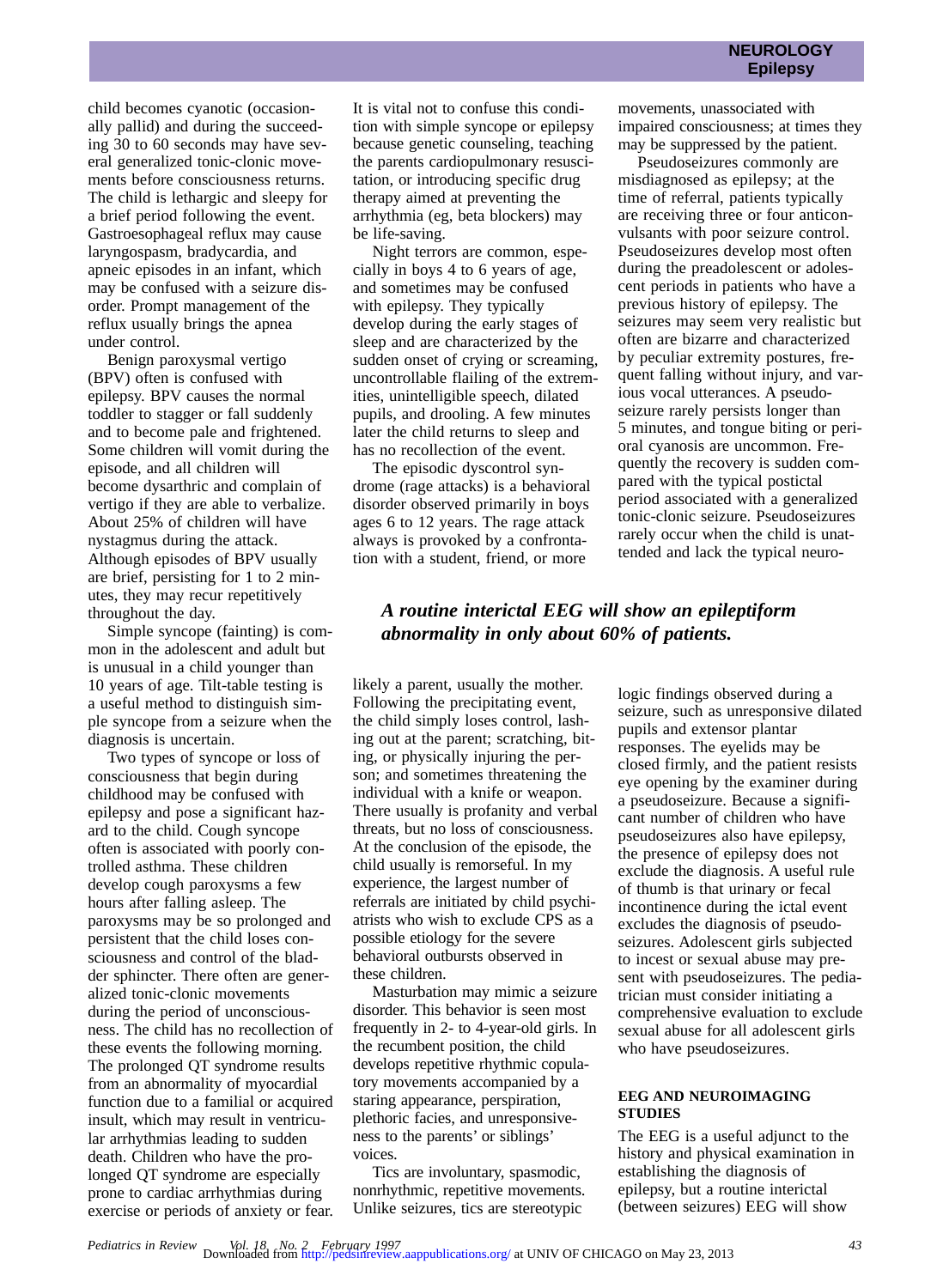an epileptiform abnormality in only approximately 60% of patients. EEG abnormalities are more likely to be recorded in the infant or child who has epilepsy than in the adolescent or adult who has epilepsy. Various procedures are employed during the EEG in an attempt to activate a seizure discharge in a child suspected of having epilepsy, including eye closure, hyperventilation, photic stimulation, and in specific circumstances, sleep deprivation and special electrode placement (eg, zygomatic leads). Prolonged EEG monitoring with simultaneous closed-circuit video recording is used in specific circumstances. For example, prolonged recording is

Computed tomography (CT) is of little use in the evaluation of a child who has epilepsy, except in special circumstances such as investigation of a child suspected of having congenital Cytomegalovirus infection characterized by periventricular calcifications or tuberous sclerosis typified by calcified tubers in the subependymal layer. CT studies of children who have epilepsy have shown an abnormality in approximately 30% of cases, consisting primarily of cortical atrophy or dilated ventricles; this provides little useful information for clinical management.

MRI is gaining increasing importance in the study of children who

# *Anticonvulsant withdrawal should be considered after a 2-year period of complete seizure control, with the weaning process occurring over a 4- to 6-month period.*

useful for identifying ictal seizures that rarely are captured during routine EEG testing. Furthermore, prolonged EEG recording is particularly helpful in determining the location and frequency of seizure discharges while simultaneously visualizing and recording changes in levels of consciousness and the presence of clinical signs, which is critical for proper classification of the seizure disorder. Detailed localization and frequency of the seizure focus is essential for choosing appropriate candidates for epilepsy surgery. Finally, prolonged EEG recording is the "gold standard" test for investigating a patient who has suspected pseudoseizures.

Unfortunately, the routine EEG often is not used appropriately. It cannot be used reliably to determine the appropriate duration of anticonvulsant therapy or to explain a lack of response to therapy. The EEG does provide essential information in at least four situations: to support a clinical diagnosis by typical EEG changes during the recording (eg, benign childhood epilepsy with centrotemporal spikes or absence epilepsy); to differentiate seizure disorders with similar clinical characteristics (eg, absence versus CPS); to detect potential structural brain lesions (focal slow-wave abnormalities); and to identify patients who have pseudoseizures.

have epilepsy, especially in examination of temporal lobe and hippocampal atrophy and sclerosis in patients resistant to anticonvulsant therapy. The use of MRI should be reserved for investigating all children who present with complex partial seizures, those who have a focal neurologic deficit (either static or postictal), those who present with complex seizures of increasing frequency or severity regardless of type, and all adolescents who have a first seizure.

# **Management**

The initial step in the management of a child who is suspected of having epilepsy is to ensure that the paroxysmal event was, in fact, a seizure. A thorough history and examination coupled with appropriate studies and observation should distinguish nonepileptic events from seizures, as discussed previously.

#### **ANTICONVULSANT MEDICATION**

Whether anticonvulsant medication should be prescribed for the child who has a first nonfebrile seizure depends on the seizure type. The risk of recurrence following absence (typical or atypical) seizures, myoclonic seizures, and infantile

spasms is certain; thus, anticonvulsants are initiated at the outset. A child who has a single afebrile tonic-clonic seizure, particularly if it occurs on awakening, has a good prognosis; 75% will not experience a second convulsion if the neurologic examination and EEG are normal and there is no family history of epilepsy. Anticonvulsants are not advised following the initial seizure in these children.

However, when two or more unprovoked afebrile seizures occur within a 6- to 12-month time frame, anticonvulsants usually are indicated. Fasting blood glucose and serum calcium levels are indicated prior to the initiation of anticonvulsant therapy if the history suggests hypoglycemia or hypocalcemia as a cause of the seizure.

Following the decision to treat with an anticonvulsant, the choice of drug depends on the seizure type or specific epileptic syndrome, as well as the efficacy and toxicity of the agent. The therapeutic goal is to treat with a single anticonvulsant that is most likely to control seizures completely with little or no adverse effects. Unfortunately, it is difficult to achieve these objectives in many cases. Table 3 summarizes the choice of drugs used in specific seizure types, the dose, the range of therapeutic serum levels, and the potential side effects and toxicity for each anticonvulsant.

#### **THERAPEUTIC MONITORING AND ROUTINE SCREENING**

The amount of attention that should be given to the standard therapeutic ranges of anticonvulsants in the management of childhood epilepsy is very controversial (see Table 3). Some children achieve seizure control with subtherapeutic serum drug levels (eg, carbamazepine); for others, the seizures do not come under control until serum drug levels above the published range are reached (eg, valproic acid). Thus, if standard therapeutic serum levels are used as the only benchmark, children will be overtreated or undertreated routinely. There are specific periods when therapeutic drug monitoring is indicated: 1) At the initiation of therapy to ensure that the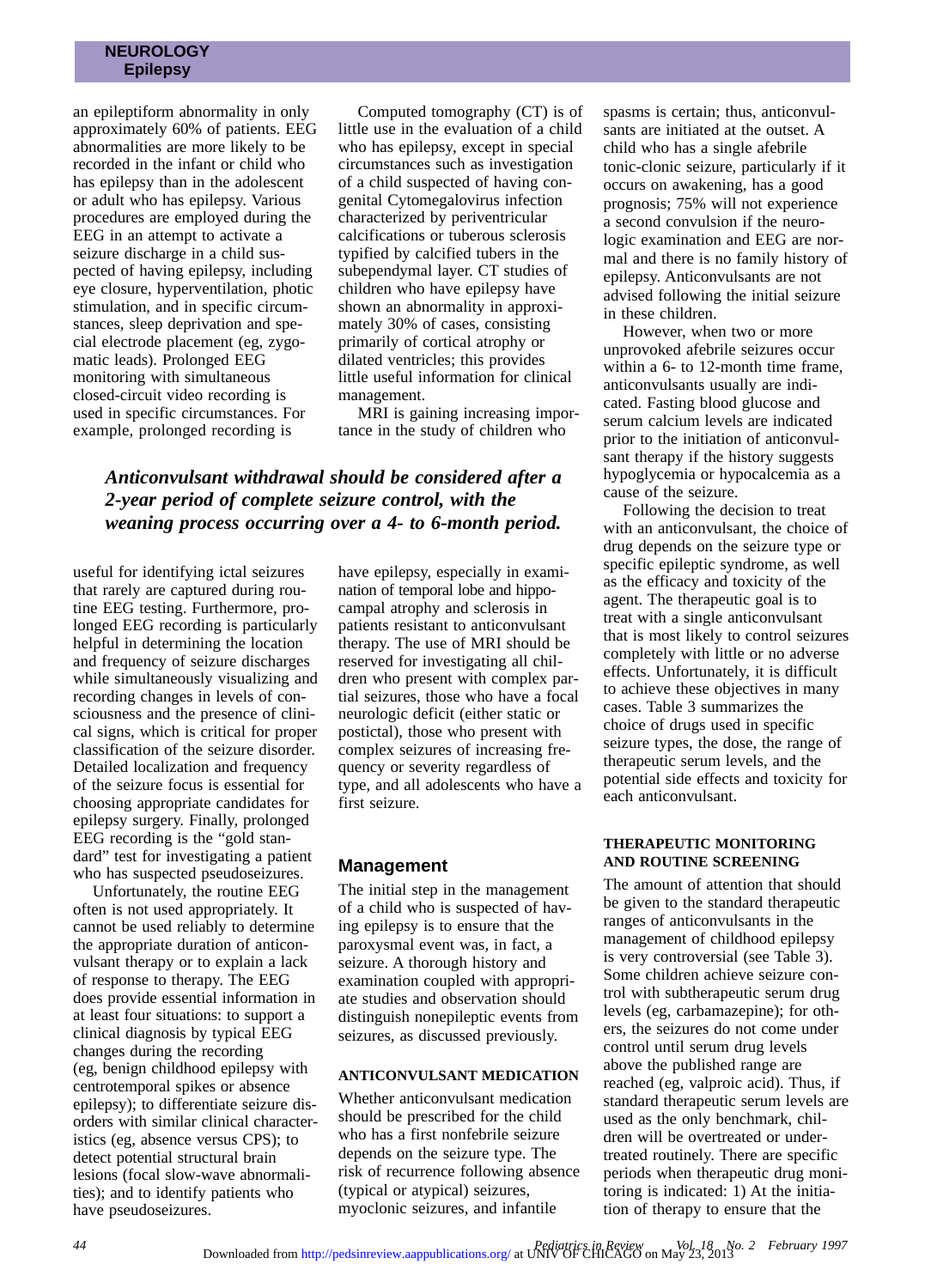| <b>DRUG</b>                         | <b>SEIZURE TYPE</b>                                | <b>ORAL DOSE</b>                                                                                                                                                                                                                    | µg/mL        | <b>THERAPEUTIC</b><br><b>SERUM LEVEL</b><br>µmoL/L | <b>SIDE EFFECTS</b><br><b>AND TOXICITIES</b>                                                                                                               |
|-------------------------------------|----------------------------------------------------|-------------------------------------------------------------------------------------------------------------------------------------------------------------------------------------------------------------------------------------|--------------|----------------------------------------------------|------------------------------------------------------------------------------------------------------------------------------------------------------------|
| <b>ACTH</b>                         | Infantile spasms                                   | 20 U IM/24 h for<br>2 wk. If no response,<br>increase to 30 U and<br>then 40 U IM/24 h<br>for an additional wk                                                                                                                      |              |                                                    | Hyperglycemia,<br>hypertension,<br>electrolyte<br>abnormalities,<br>infections,<br>sudden death                                                            |
| Carbamazepine                       | Partial epilepsy<br>Tonic-clonic                   | Begin 10 mg/kg per<br>24 h. Increase by<br>5 mg/kg per 24 h every<br>wk to $20-30$ mg/kg<br>per 24 h in 2 or<br>3 divided doses                                                                                                     | $4 - 12$     | $17 - 50$                                          | Dizziness,<br>drowsiness,<br>diplopia, liver<br>dysfunction,<br>anemia,<br>leukopenia                                                                      |
| Clonazepam                          | Myoclonic<br>Infantile spasms<br>Absence           | Begin 0.05 mg/kg<br>per 24 h. Increase<br>by 0.05 mg/kg per<br>wk. Maximum.<br>$0.2$ mg/kg per 24 h in<br>2 or 3 divided doses                                                                                                      | $6.3 - 56.8$ | $0.02 - 0.18$                                      | Drowsiness,<br>irritability,<br>drooling,<br>behavioral<br>abnormalities,<br>depression                                                                    |
| Ethosuximide                        | Absence<br>Myoclonic                               | Begin 10 to 20 mg/kg<br>per 24 h in 2 divided<br>doses; may be increased<br>to 50 mg/kg per 24 h                                                                                                                                    | $40 - 160$   | 280-710                                            | Drowsiness,<br>nausea, rarely<br>blood dyscrasias                                                                                                          |
| Gabapentin<br>(add-on<br>therapy)   | Partial epilepsy<br>Tonic-clonic                   | Begin 300 mg/24 h.<br>Increase by 300 mg/<br>24 h every 3 to 5 days.<br>Maximum 900 to<br>1200 mg/24 h in<br>3 equally divided doses                                                                                                | $\leq$ 2     | <11.7                                              | Somnolence,<br>dizziness, ataxia,<br>headache, tremor,<br>vomiting, nystagmus,<br>fatigue. Gabapentin<br>is cleared by the<br>kidney; few side<br>effects. |
| Lamotrigine<br>(add-on<br>(therapy) | Partial epilepsy<br>Tonic-clonic<br>Lennox-Gastaut | Begin 2 mg/kg per<br>24 h in 2 equal doses.<br>Increase to maintenance<br>dose of 5 to 15 mg/kg<br>per 24 h. Lower doses<br>begin 0.5 mg/kg per<br>24 h to maintenance<br>of 1 to 5 mg/kg per<br>24 h if used with<br>valproic acid | $1 - 4$      | $4 - 39$                                           | Severe skin rashes,<br>especially when<br>given in<br>combination with<br>valproic acid.<br>Drowsiness,<br>headache, blurred<br>vision                     |
|                                     |                                                    |                                                                                                                                                                                                                                     |              |                                                    | Continued on following page                                                                                                                                |

# **TABLE 3. Common Anticonvulsant Drugs**

therapeutic range is achieved, 2) During times of accelerated growth, and 3) If the seizures are out of control or the child is toxic. In general, the patient's response to treatment is more important than the serum concentration of the drug.

I also recommend routine drug monitoring in the following clinical situations: 1) Children who undergo a change in seizure type; 2) Patients who continue to have seizures in spite of an adequate drug dose based on weight and age; 3) Patients who have hepatic or renal disease; 4) Children treated with phenytoin; 5) Patients receiving multiple drugs (polytherapy), especially valproic acid, lamotrigine, and phenobarbital, because drug interactions are common; 6) Children who have mental and physical handicaps in whom drug toxicity may be difficult to evaluate; and 7) Patients and families who are noncompliant with the drug regimen.

Adverse reactions to anticonvulsant drugs are common and on rare occasion may be life-threatening. Most serious adverse reactions occur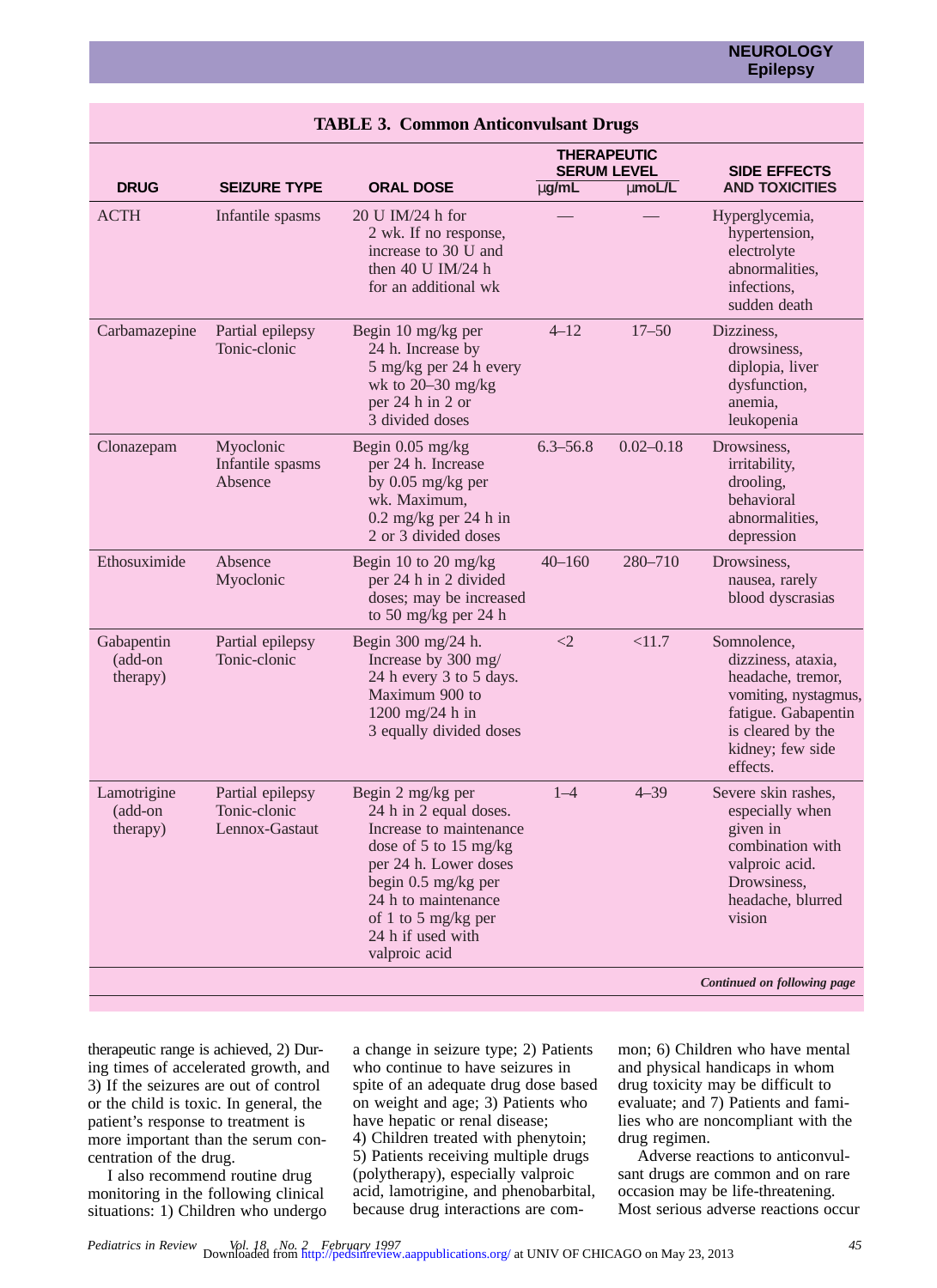| <b>TABLE 3. continued</b>                                        |                                                                          |                                                                                                                                       |            |                                          |                                                                                                                                                                               |
|------------------------------------------------------------------|--------------------------------------------------------------------------|---------------------------------------------------------------------------------------------------------------------------------------|------------|------------------------------------------|-------------------------------------------------------------------------------------------------------------------------------------------------------------------------------|
|                                                                  |                                                                          |                                                                                                                                       |            | <b>THERAPEUTIC</b><br><b>SERUM LEVEL</b> | <b>SIDE EFFECTS</b>                                                                                                                                                           |
| <b>DRUG</b>                                                      | <b>SEIZURE TYPE</b>                                                      | <b>ORAL DOSE</b>                                                                                                                      | $\mu$ g/mL | $µ$ moL/L                                | <b>AND TOXICITIES</b>                                                                                                                                                         |
| Phenobarbital                                                    | Tonic-clonic<br>Partial epilepsy                                         | 3 to 5 mg/kg per 24 h<br>in 1 or 2 divided doses                                                                                      | $15 - 40$  | $65 - 170$                               | Hyperactivity,<br>irritability, short<br>attention span,<br>temper tantrums,<br>altered sleep pattern,<br>Stevens-Johnson<br>syndrome,<br>depression of<br>cognitive function |
| Phenytoin                                                        | Partial epilepsy<br>Tonic-clonic                                         | 5 to 6 mg/kg per 24 h<br>in 2 divided doses                                                                                           | $10 - 20$  | $40 - 80$                                | Hirsutism, gum<br>hypertrophy, ataxia,<br>skin rash, Stevens-<br>Johnson syndrome                                                                                             |
| Primidone                                                        | Tonic-clonic<br>Partial epilepsy<br>Myoclonic                            | Begin 50 mg/24 h in<br>two divided doses.<br>Gradually increase to<br>150 to 500 mg/24 h<br>divided into 3 equal<br>doses             | $5 - 12$   | $25 - 55$                                | Aggressive behavior<br>and personality<br>changes similar<br>to those for<br>phenobarbital                                                                                    |
| Sodium<br>valproate                                              | Tonic-clonic<br>Absence<br>Myoclonic<br>Partial epilepsy<br>Unclassified | Begin 10 mg/kg per 24 h.<br>Increase by 5 to<br>10 mg/kg per wk.<br>Usual dose, 20 to<br>60 mg/kg per 24 h in<br>2 or 3 divided doses | $50 - 100$ | $350 - 700$                              | Weight gain,<br>alopecia, tremor,<br>hepatotoxicity                                                                                                                           |
| Vigabatrin<br>(add-on<br>therapy; not<br>yet available<br>in US) | Partial epilepsy<br>Infantile spasms<br>(tuberous sclerosis)             | Begin 30 to 40 mg/kg<br>per 24 h. Increase by<br>10 mg/kg per wk.<br>Maximum, 80 to<br>100 mg/kg per 24 h<br>in 2 equal doses         | $1.4 - 14$ | $10.8 - 108$                             | Agitation,<br>drowsiness, weight<br>gain, dizziness,<br>headache, ataxia                                                                                                      |

during the initial 1 to 3 months of therapy and are more prominent when specific risks are present. For example, severe hepatotoxicity in association with valproic acid therapy is more likely to occur in the developmentally delayed or neurologically abnormal child younger than 2 years of age who is being treated with multiple anticonvulsants. The risk is even greater if the infant has an underlying metabolic disorder, particularly involving mitochondrial function. If the cause of the child's seizure disorder is unknown, screening for a metabolic disorder (eg, blood gases, serum lactate and pyruvate, carnitine, ammonia, amino acids, and urinary organic acids) should be under-taken prior to the introduction of valproic acid.

Routine screening with liver function tests and a complete blood count does not necessarily select patients destined to develop a serious adverse drug reaction such as aplastic anemia, hepatotoxicity, or Stevens-Johnson syndrome. In many cases the drug complication becomes apparent clinically prior to changes in blood test results. Thus, careful clinical monitoring of the patient, especially during the initial phase of treatment, is mandatory to identify early adverse reactions.

#### **DRUG INTERACTIONS**

Anticonvulsants may induce or inhibit enzyme production or they may displace another anticonvulsant from a shared plasma protein-binding site. Several anticonvulsants are capable of enzyme induction, including carbamazepine, primidone,

phenytoin, and phenobarbital. When these drugs are used together, they may lower the plasma levels of each other by increasing the rate of metabolism. Conversely, enzyme inhibition tends to increase plasma levels by decreasing the rate of metabolism. An important example of this phenomenon is the potential for carbamazepine toxicity when erythromycin also is prescribed. Erythromycin inhibits microsomal enzyme systems, which results in decreased clearance of carbamazepine. Phenytoin and phenobarbital may be displaced from plasma protein-binding sites by valproic acid, which may lead to toxic serum levels that can be adjusted by lowering the dose of valproic acid. Valproic acid also reduces the plasma clearance and prolongs the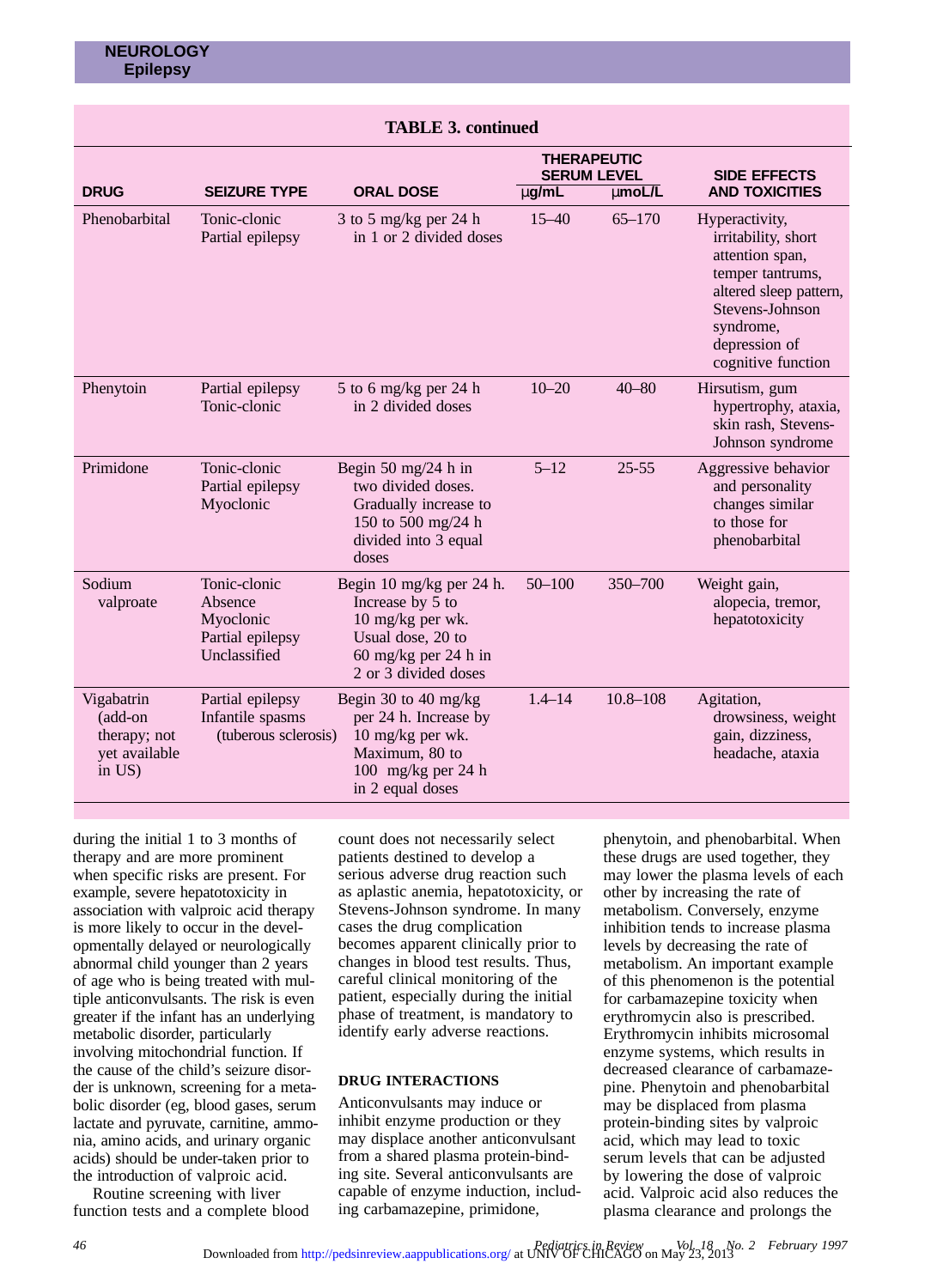#### **BEHAVIORAL AND COGNITIVE SIDE EFFECTS**

Each anticonvulsant drug can cause unwanted behavioral and cognitive side effects in children. What often is not appreciated is that up to 30% of untreated children who have epilepsy experience behavioral problems, perhaps in part as a psychological reaction to the chronic condition or to dysfunction of the CNS. Furthermore, intellectual impairment has been well-described in children who have epilepsy. It often is difficult to determine whether behavior changes or poor academic performance by a child who has epilepsy is the result of the medication, the underlying seizure disorder, or both. Often the behavioral or performance problems are subtle, and they are recognized by parents or the teacher only after discontinuation of the anticonvulsant.

Phenobarbital causes behavioral side effects in up to 50% of children, including personality change, irritability, fitful sleep, hyperactivity, short attention span, and depression. Many of the unwanted symptoms become less apparent when the dose is decreased. Because of the high frequency of side effects associated with phenobarbital, this agent no longer is the drug of choice in the treatment of childhood epilepsy. In decreasing frequency, the following drugs also may cause similar behavioral problems—ACTH, benzodiazepines, carbamazepine, phenytoin, and primidone. Valproic acid is the least likely to affect a child's behavior adversely. Valproic acid also has little untoward influence on a child's cognitive performance, although any anticonvulsant may produce unwanted behavioral side effects.

If the child develops an adverse behavioral change following initiation of anticonvulsant therapy, theppediatrician has several options, including lowering the dose or if the problem persists, substituting another anticonvulsant for the offending drug. This situation also

affords an opportunity to reassess the need for an antiepileptic drug. Follow-up should include an assessment of the child's behavior and school performance on every visit. If academic or behavioral problems continue after drug readjustment or substitution, the child must be referred for a comprehensive evaluation to assess learning and cognitive parameters; plans also must be established for appropriate remediation.

#### **ANTICONVULSANT WITHDRAWAL**

If a child's seizures are completely controlled for a period of approximately 2 years, consideration should be given to weaning from the anticonvulsant, particularly if the child has no risk factors for seizures. The most prominent risk factors associated with recurrence of seizures include developmental delay or

**NEUROLOGY Epilepsy**

child receiving monotherapy. Of those children who are seizure-free for 2 years and who have no risk factors, 70% to 75% will remain seizure-free without anticonvulsants. The most vulnerable time for seizure recurrence is the initial 6 months following drug withdrawal. If seizures recur, the child once again is placed on the drug that initially provided seizure control for at least 2 years. If the seizures reappear following a second drug withdrawal, life-long anticonvulsant therapy may be required.

#### **THE KETOGENIC DIET**

The ketogenic diet was used frequently for the treatment of intractable epilepsy before the discovery of the newer antiepileptics carbamazepine, the benzodiazepines, and valproic acid. Interest has been renewed in this high-fat diet by tele-

*Children should not bathe or swim unattended, although children should be encouraged to participate in all activities as long as appropriate protective equipment is used.*

motor handicap, age greater than 12 years at seizure onset, neonatal seizures, and multiple seizures before control is attained. Absence and generalized tonic-clonic seizures on awakening tend to have a better outcome following drug withdrawal than partial complex seizures with secondary generalization. Agreement is not uniform as to the predictability of EEG abnormalities and seizure recurrence, whether at the onset of therapy or during follow-up. There is mounting evidence, however, that paroxysmal EEG features (eg, spike and wave) are a contraindication to withdrawing anticonvulsants. If the child has several risk factors, a trial with monotherapy (if the child is receiving several drugs) following 2 years of complete seizure control is suggested.

The weaning process should be supervised closely and occur over a period of 4 to 6 months. If the child is receiving polytherapy, one drug should be removed at a time; the entire weaning period will be extended compared with that of a

vision shows and videotapes spon sored by parent groups. The mode of action is unknown, but seizure control may be correlated directly with elevated levels of beta-hydroxybutyrate and acetoacetate that result from ketosis. Children who have complex myoclonic epilepsy associated with tonic-clonic convulsions are most likely to respond to the diet. For those who do respond, it often is possible to decrease or discontinue most, if not all, anticonvulsants, so that the child inevitably becomes brighter and more responsive. The use of valproic acid is contraindicated in conjunction with the ketogenic diet because the latter potentiates the hepatotoxicity of the former. The ketogenic diet may be appropriate for the child who has recalcitrant seizures despite polytherapy, in whom an underlying cause of the seizure is unknown. Because the diet is unpalatable and has a high fat content, some children beyond the age of 1 to 2 years will not tolerate it. The ketogenic diet usually is continued for a period of 2 years in children who have good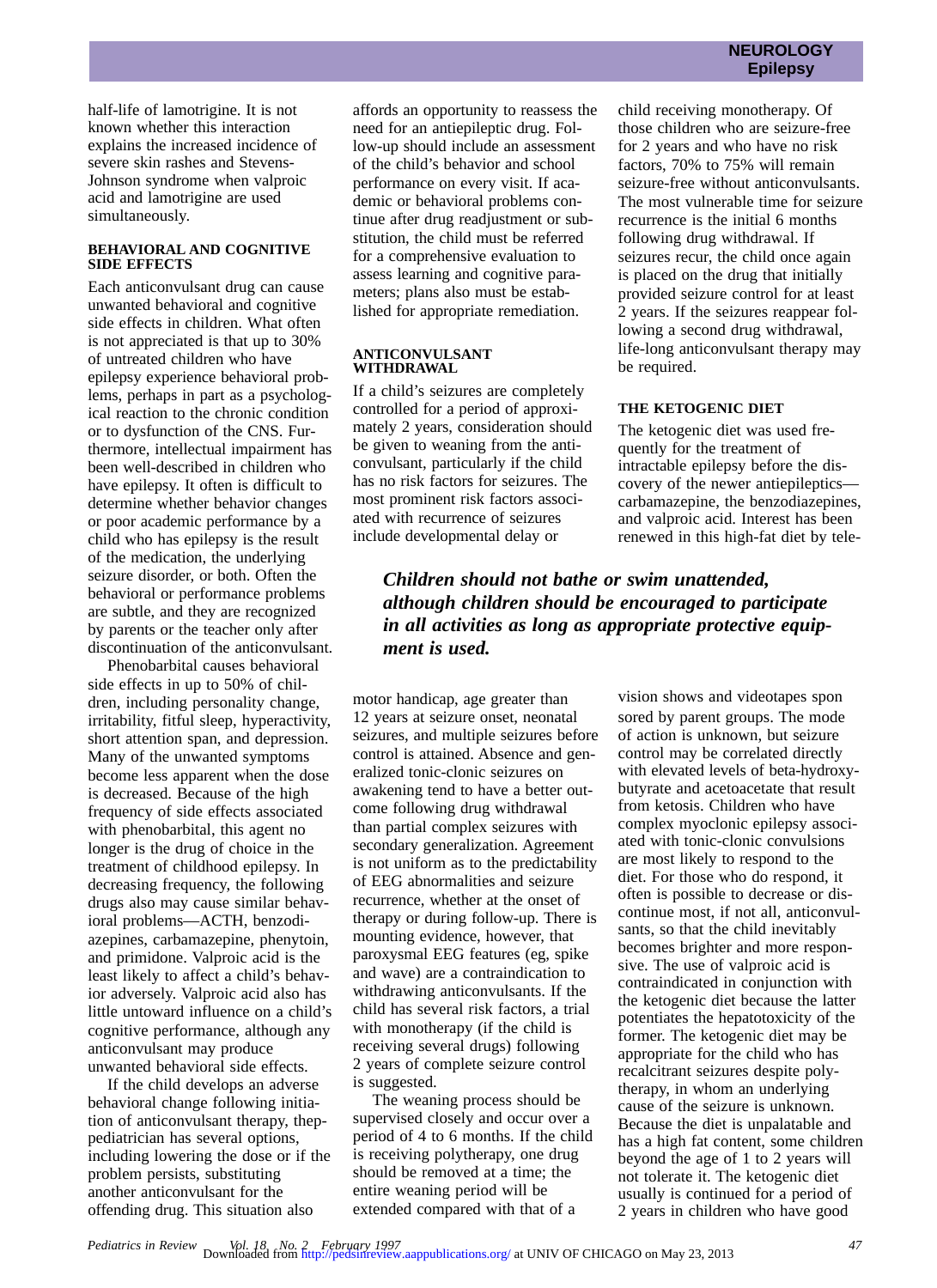seizure control.

#### **SURGERY**

Surgery is gaining increasing popularity as a method of treating children who have focal seizures unresponsive to anticonvulsant therapy. The assessment of children for possible surgery must be conducted in a tertiary center by a skilled pediatric epileptologist in a multidisciplinary setting. Following routine EEGs, prolonged EEG recording with video monitoring is imperative to localize the site(s) and identify the frequency of epileptogenic discharges. Many centers use subdural electrodes to define the extent of the epileptogenic activity more accurately. These studies often are accomplished by decreasing or discontinuing the anticonvulsant drugs to promote frequent seizures, which increases the reliability of locating the seizure focus.

In addition to the EEG studies, the child undergoes a series of other procedures to assist in localization of the seizure focus and identification of the dominant cerebral hemisphere, including neuropsychologic evaluation, the Wada test (intracarotid injection of amobarbital), SPECT, PET in some centers, and MRI studies. These studies may identify a lesion corresponding to the focal seizure abnormality, including a low-grade glioma, hamartoma, or evidence of mesial temporal sclerosis. The results of epilepsy surgery in children who have a localized area of epileptogenic activity associated with a structural lesion is excellent. Temporal lobe resection is the most common surgery performed in children and adults; corpus callosotomy, hemispherectomy, and nontemporal lobe resections are more common in the younger child who has intractable seizures. Further development of electrophysiologic monitoring and advances in neurosurgery will allow more children who have focal seizures unresponsive to anticonvulsant therapy to benefit from epilepsy surgery.

# **Counseling**

Appropriate and timely counseling of the parents and child is at least as important as choosing the correct anticonvulsant. Parents and patients who comprehend the purpose and side effects of anticonvulsant drugs as well as their action are much more likely to be compliant and supportive. At the time of diagnosis, the family often is overwhelmed and does not know where to start. It is useful initially to review the causes of epilepsy and explain the need for an EEG and additional studies if warranted. This consultation also provides an opportunity to dispel various myths about epilepsy.

Subsequent visits should focus on factors that may exacerbate seizures, including a low-grade fever, undue stress, lack of sleep, and certain drugs such as methylphenidate and the phenothiazines. On occasion, anticonvulsants, particularly carbamazepine and phenytoin, may potentiate seizures. The physician should review first-aid measures that can be initiated at home if a seizure occurs. I recommend that the child not bathe or swim unattended because a seizure could result in drowning. However, the pediatrician should encourage participation in all activities, including contact sports if the patient desires, as long as appropriate protective equipment is used. Because adolescents who have epilepsy are primarily concerned about obtaining a driver's license, the pediatrician should be aware of state laws governing driver's licenses for people who have epilepsy. It is imperative that school teachers be made aware of children who have epilepsy because the children are at risk for learning disorders and require careful surveillance to identify situations in which special assistance is needed.

The diagnosis of epilepsy frequently affects the family negatively. The parents are frightened that their child might die during a seizure, develop brain damage as a consequence of recurrent seizures, or have significant irreversible side effects from the anticonvulsant. Many parents feel guilty and vulnerable, particularly if there is a family history of epilepsy. If their fears and questions are not addressed adequately, a parent may tend to isolate the child, which will cause greater anxiety and family discord. The pediatrician

must respond to the psychosocial needs of such a family. Most parents benefit from reading material produced by the Epilepsy Foundation of America and by participating in parent meetings sponsored by local epilepsy organizations. Time should be set aside at each followup visit to address concerns relating to any academic, social, or behavioral problems. As the parents become more familiar with the many facets of epilepsy, their confidence will grow and ability to cope will improve.

Most children who have epilepsy are well-controlled on anticonvulsant medication with few if any side effects, have normal intelligence, and can be expected to lead normal lives. The pediatrician can play a pivotal role in ensuring that the child who has epilepsy reaches his or her highest potential.

#### **SUGGESTED READING**

- Aicardi J. *Epilepsy in Children.* New York, NY: Raven Press; 1994
- Aicardi J. Syndromic classification in the management of childhood epilepsy. *J Child Neurol.* 1994;9(suppl):2S14–2S18
- American Academy of Pediatrics Committee on Drugs. Behavioral and cognitive effects of anticonvulsant therapy. *Pediatrics.* 1995;96:538–540
- Batshaw ML. Inborn errors of urea synthesis. *Ann Neurol.* 1994;35:133–141
- Berg AT, Skinner S. The contributions of epidemiology to the understanding of childhood seizures and epilepsy. *J Child Neurol.* 1994;9(suppl):2S19–2S26
- Camfield PR, Camfield CS. The prognosis of childhood epilepsy. *Semin Pediatr Neurol.* 1994;1:102–110
- Commission on Classification and Terminology of the International League Against Epilepsy. Proposal for revised classification of epilepsies and epileptic syndromes. *Epilepsia.* 1989;30:389–399
- Commission on Classification and Terminology of the International League Against Epilepsy. Proposal for revised clinical and electroencephalographic classification of epileptic seizures. *Epilepsia.* 1981;22: 489–501
- Delgado-Escueta AV, Serratosa JM, Liu A, et al. Progress in mapping human epilepsy genes. *Epilepsia.* 1994;35(suppl 1):S29–S40
- Shinnar S, Berg AT, Moshe SL, et al. Discontinuing antiepileptic drugs in children with epilepsy: a prospective study. *Ann Neurol.* 1994;35:534–545
- Shinnar S, Berg AT, Moshe SL, et al. Risk of seizure recurrence following a first unprovoked seizure in childhood: a prospective study. *Pediatrics.* 1990;85:1076–1085
- Tennison M, Greenwood R, Lewis D, Thorn M. Discontinuing antiepileptic drugs in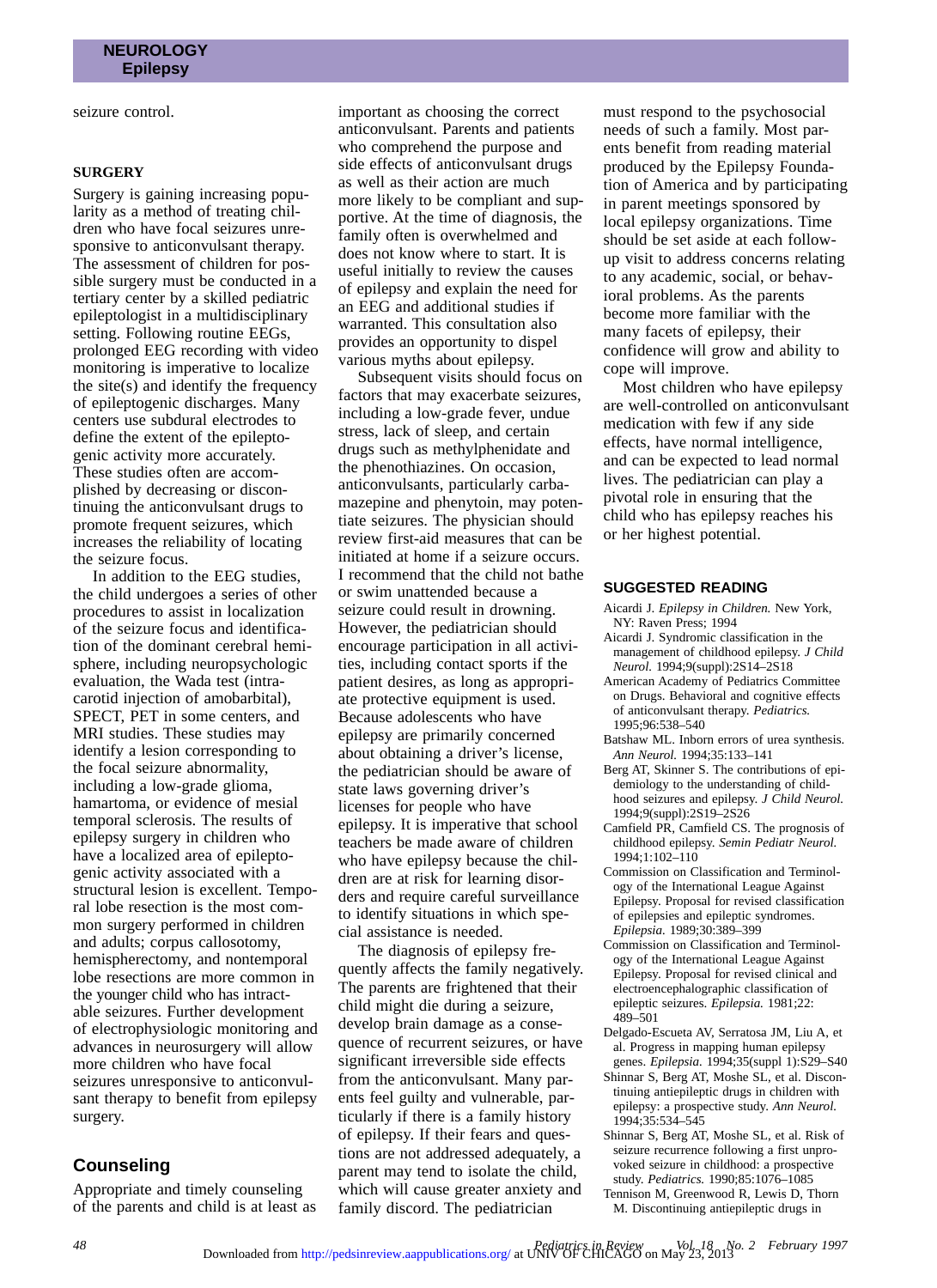children with epilepsy. *N Engl J Med.* 1994;330:1407–1410

- Trimble MR. Antiepileptic drugs, cognitive function, and behavior in children: evidence from recent studies. *Epilepsia.* 1990;31: S30–S34
- Wyllie E. *The Treatment of Epilepsy: Principles and Practice.* Malvern, Penn: Lea & Febiger; 1992:1100

#### **SUGGESTED RESOURCES FOR PARENTS AND CAREGIVERS**

Freeman JM, Vinning EPG, Pillas DJ. *Seizures and Epilepsy in Childhood: A Guide for Parents.* Baltimore, Md: The Johns Hopkins University Press; 1993

The Epilepsy Foundation of America 4351 Garden City Landover, MD 20785 1-800-332-1000

The Epilepsy Foundation of America is an excellent resource for parents. Information is provided on a wide range of topics, including the use of medication, states that require physicians to report individuals who have epilepsy to the Department of Motor Vehicles, and a list of Epilepsy Centers within a specific region.

# **PIR QUIZ**

- 1. On the basis of history alone, the patient *most likely* to have a true seizure disorder is:
	- A. A 2-year-old boy who has a generalized clonic-tonic seizure lasting 2 to 3 minutes associated with acute otitis.
	- B. A 3-year-old girl who has blue spells and loss of consciousness seemingly precipitated by minor injury to the extremities.
	- C. A 5-year-old boy who has recurrent episodes of inconsolable crying and screaming shortly after falling asleep.
	- D. A 5-year-old girl who has several episodes lasting 15 to 20 seconds characterized by unexpected cessation of speech with blank facial expression.
	- E. A 12-year-old girl who has 3 to 5-minute episodes of moaning cries, bizarre posturing associated with falling, but no injury.
- 2. A *true* statement about the child in whom anticonvulsant therapy is initiated is:
	- A. Adverse clinical reactions generally are preceded by measurable abnormalities in blood counts and liver function tests.
	- B. Erythromycin inhibits microsomal enzyme systems, leading to reduced serum clearance of carbamazepine.
	- C. It is essential that the anticonvulsant drug level be maintained within the recommended therapeutic range.
	- D. Serious adverse reactions to anticonvulsant drugs usually occur after 6 or more months of treatment.
	- E. Sodium valproate increases metabolism of phenobarbital, with resultant subtherapeutic levels of the latter drug.

Match each of the following anticonvulsants with the *most commonly* reported significant adverse effects:

- 3. Carbamazepine.
- 4. Clonazepam.
- 5. Phenobarbital.
- 6. Phenytoin.
- 7. Sodium valproate.
	- A. Diplopia.
	- B. Drowsiness and drooling.
	- C. Hepatotoxicity.
	- D. Hyperactivity, short attention span, and depression.
	- E. Stevens-Johnson Syndrome.
- 8. The diagnosis of a clonic-tonic seizure disorder was made in an 8 year-old boy 6 months ago. He had weighed 5 lb at birth and was in an observational nursery for 5 days. He has had no further seizures following institution of phenobarbital therapy. Findings on neurologic examination are normal, and he performs well at the appropriate grade level. His parents wish to discontinue the anticonvulsant therapy because they plan to enter him in swimming lessons. The *most correct* statement in this circumstance is:
	- A. At least 75% of children have a recurrence of seizures on discontinuation of anticonvulsant therapy.
	- B. Complete freedom from seizures for 2 years is an indication for discontinuing treatment gradually.
	- C. Following discontinuation of anticonvulsant therapy, the drugs should be restarted at the first evidence of a febrile illness.
	- D. The treatment must be discontinued for the child to enter a swimming class.
- 9. In the initial and continuing counseling of parents regarding various aspects of a convulsive disorder in their child, it is *most* important for them to know that:
	- A. Adolescents will not be able to obtain a driver's license until treatment is discontinued.
	- B. Children who have a seizure disorder should not consider participation in contact sports.
	- C. Lowering of academic performance is expected in children who receive anticonvulsant treatment.
	- D. Teachers generally have no need to be informed about the seizure disorder.
	- E. The most vulnerable time for seizure recurrence is in the initial 6 months following discontinuation of therapy.